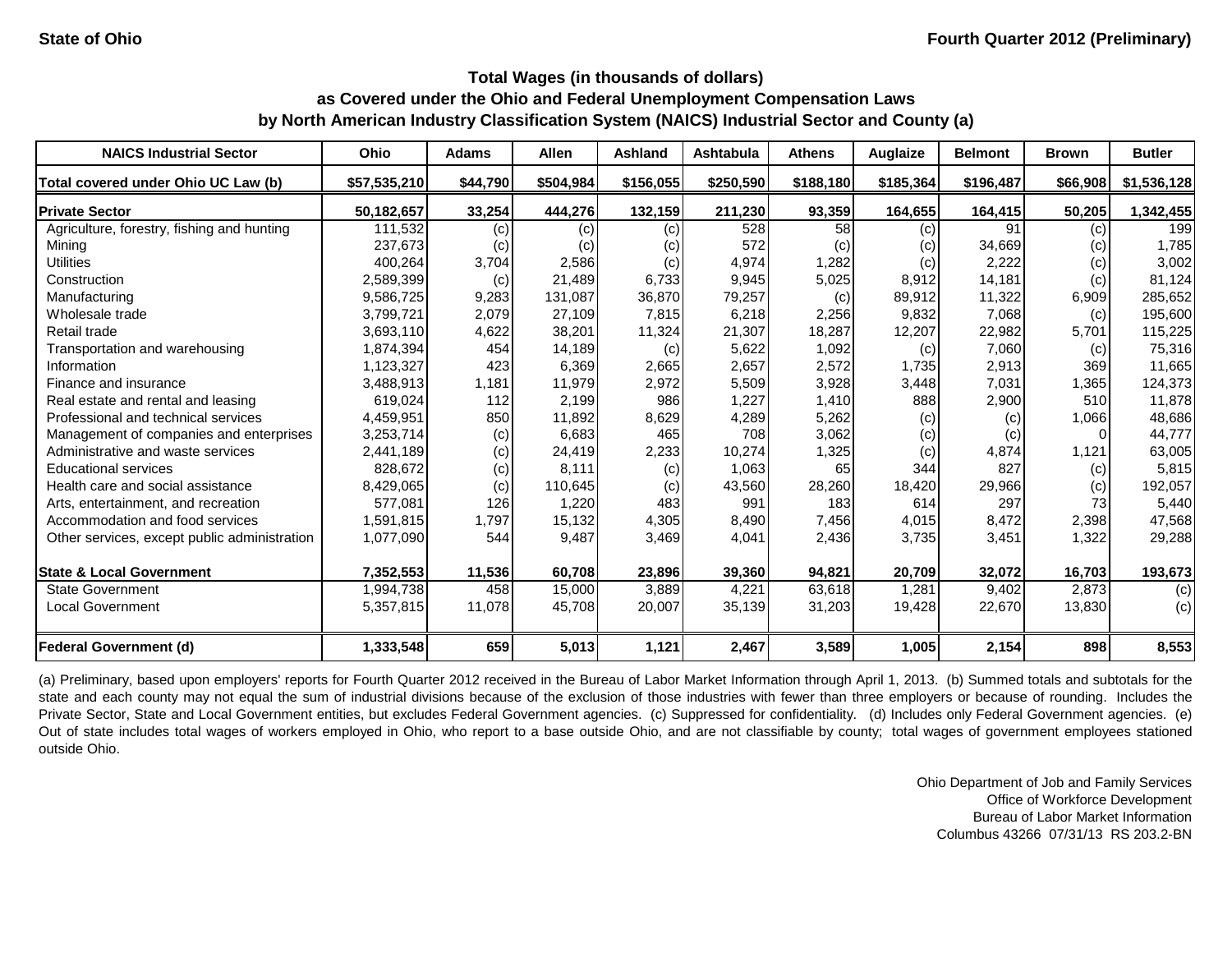| <b>NAICS Industrial Sector</b>               | Carroll  | Champaign | <b>Clark</b> | <b>Clermont</b> | <b>Clinton</b> | Columbiana | Coshocton | Crawford  | Cuyahoga    | <b>Darke</b> |
|----------------------------------------------|----------|-----------|--------------|-----------------|----------------|------------|-----------|-----------|-------------|--------------|
| Total covered under Ohio UC Law (b)          | \$54,289 | \$96,020  | \$449,856    | \$547,467       | \$154,275      | \$253,246  | \$92,516  | \$126,903 | \$9,139,665 | \$168,253    |
| <b>Private Sector</b>                        | 46,934   | 79,557    | 385,689      | 470,694         | 134,471        | 214,011    | 79,960    | 109,930   | 8,206,047   | 150,950      |
| Agriculture, forestry, fishing and hunting   | 136      | (c)       | 2,996        | (c)             | (c)            | 836        | 601       | (c)       | 990         | (c)          |
| Mining                                       | 3,262    | (c)       | 650          | (c)             | (c)            | 1,741      | 2,531     | (c)       | 5,349       | (c)          |
| <b>Utilities</b>                             | 729      | (c)       | (c)          | 8,864           | (c)            | 3,416      | 8,548     | (c)       | 31,077      | 1,068        |
| Construction                                 | 9,142    | 2,418     | 11,090       | 32,962          | 3,105          | 9,918      | 1,921     | 3,779     | 305,074     | 13,316       |
| Manufacturing                                | 13,469   | 42,453    | 98,922       | 73,961          | 43,072         | 65,833     | 30,128    | 46,713    | 1,170,903   | 54,356       |
| Wholesale trade                              | 1,751    | 4,999     | (c)          | 39,690          | (c)            | 12,124     | 1,440     | 6,047     | 609,942     | 9,577        |
| Retail trade                                 | 5,421    | 6,566     | 31,293       | 58,502          | 9,381          | 25,781     | 6,480     | 7,726     | 422,347     | 11,422       |
| Transportation and warehousing               | 2,970    | (c)       | 31,510       | 29,526          | 28,791         | 10,435     | 2,539     | (c)       | 238,555     | 11,372       |
| Information                                  | 468      | 815       | 2,738        | 23,717          | 2,639          | 1,082      | 550       | 294       | 194,671     | 834          |
| Finance and insurance                        | 525      | 1,897     | 27,127       | 41,716          | 5,505          | 5,829      | 2,465     | 6,743     | 780,865     | 8,100        |
| Real estate and rental and leasing           | 288      | 504       | 3,988        | 8,895           | 826            | 1,708      | 346       | 664       | 156,846     | 610          |
| Professional and technical services          | 1,021    | 3,667     | 11,665       | 32,805          | 2,265          | 4,849      | (c)       | 5,412     | 921,208     | (c)          |
| Management of companies and enterprises      | $\Omega$ | (c)       | 13,710       | 9,711           | 3,634          | 1,724      | (c)       | (c)       | 595,383     | (c)          |
| Administrative and waste services            | 511      | (c)       | 10,270       | 18,272          | 1,966          | 9,490      | 2,969     | (c)       | 413,055     | 3,119        |
| <b>Educational services</b>                  | 0        | 1,713     | 7,500        | 3,555           | (c)            | 1,628      | (c)       | (c)       | 194,136     | 223          |
| Health care and social assistance            | 4,223    | 7,168     | 74,459       | 50,569          | (c)            | 43,049     | (c)       | (c)       | 1,587,754   | 20,491       |
| Arts, entertainment, and recreation          | 239      | 408       | 1,518        | 3,270           | 146            | 693        | 415       | 326       | 196,512     | 646          |
| Accommodation and food services              | 1,686    | 1,963     | 15,075       | 22,939          | 3,747          | 7,167      | 2,070     | 2,960     | 218,393     | 2,615        |
| Other services, except public administration | 1,093    | 1,323     | 14,884       | 10,977          | 2,076          | 6,706      | 1,172     | 1,733     | 162,990     | 2,329        |
| <b>State &amp; Local Government</b>          | 7,355    | 16,463    | 64,167       | 76,773          | 19,804         | 39,235     | 12,556    | 16,973    | 933,618     | 17,303       |
| <b>State Government</b>                      | 394      | 553       | 2,066        | 7,532           | 2,072          | 5,098      | 528       | 2,014     | 66,866      | 448          |
| <b>Local Government</b>                      | 6,961    | 15,910    | 62,101       | 69,241          | 17,732         | 34,137     | 12,028    | 14,959    | 866,752     | 16,855       |
| <b>Federal Government (d)</b>                | 450      | 748       | 7,983        | 4,284           | 2,157          | 9,898      | 843       | 978       | 287,922     | 1,186        |

(a) Preliminary, based upon employers' reports for Fourth Quarter 2012 received in the Bureau of Labor Market Information through April 1, 2013. (b) Summed totals and subtotals for the state and each county may not equal the sum of industrial divisions because of the exclusion of those industries with fewer than three employers or because of rounding. Includes the Private Sector, State and Local Government entities, but excludes Federal Government agencies. (c) Suppressed for confidentiality. (d) Includes only Federal Government agencies. (e) Out of state includes total wages of workers employed in Ohio, who report to a base outside Ohio, and are not classifiable by county; total wages of government employees stationed outside Ohio.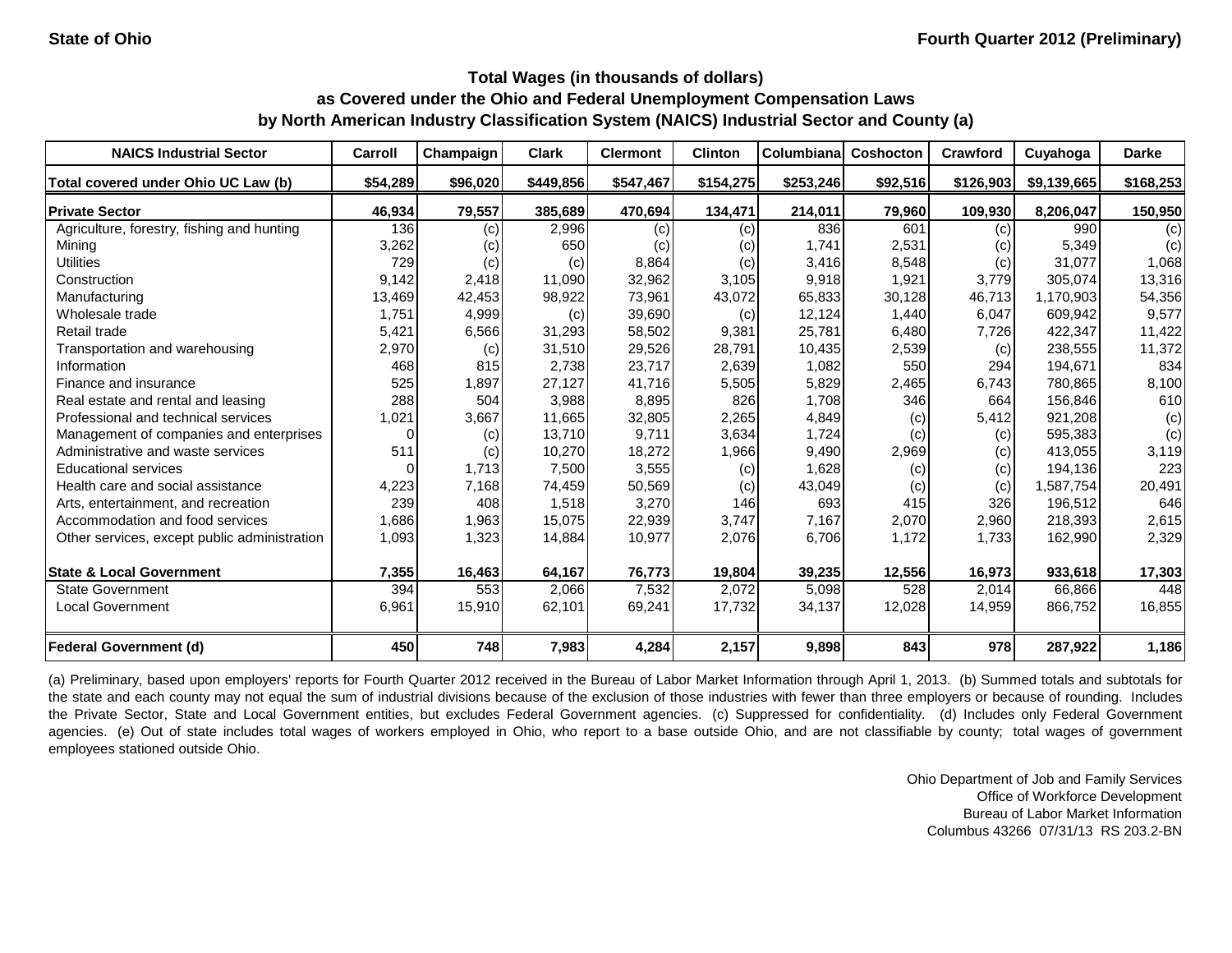| <b>NAICS Industrial Sector</b>               | <b>Defiance</b> | <b>Delaware</b> | Erie      | <b>Fairfield</b> | <b>Fayette</b> | <b>Franklin</b> | <b>Fulton</b> | Gallia    | Geauga    | Greene    |
|----------------------------------------------|-----------------|-----------------|-----------|------------------|----------------|-----------------|---------------|-----------|-----------|-----------|
| Total covered under Ohio UC Law (b)          | \$152,892       | \$1,000,154     | \$315,904 | \$355,542        | \$86,861       | \$8,438,992     | \$160,837     | \$103,785 | \$330,166 | \$567,800 |
| <b>Private Sector</b>                        | 134,679         | 910,268         | 264,833   | 290,866          | 70,623         | 6,938,151       | 140,039       | 87,347    | 290,015   | 461,270   |
| Agriculture, forestry, fishing and hunting   | 456             | (c)             | (c)       | 520              | 720            | 3,015           | (c)           | 144       | (c)       | (c)       |
| Mining                                       |                 | (c)             | (c)       | 712              |                | 5,173           | (c)           | (c)       | (c)       | (c)       |
| <b>Utilities</b>                             | (c)             | 2,881           | (c)       | 2,942            | (c)            | 50,506          | (c)           | 14,944    | (c)       | (c)       |
| Construction                                 | 4,822           | 34,648          | 9,929     | 19,007           | 2,430          | 305,880         | 8,181         | 1,991     | 23,806    | 16,336    |
| Manufacturing                                | 59,369          | 90,070          | 80,951    | 56,818           | 18,454         | 526,693         | 72,804        | 8,241     | 89,431    | 44,136    |
| Wholesale trade                              | (c)             | 41,015          | 12,166    | 10,252           | (c)            | 424,932         | 9,222         | 825       | 28,971    | (c)       |
| Retail trade                                 | 13,883          | 67,259          | 28,298    | 38,475           | 11,998         | 539,247         | 9,683         | 8,168     | 27,154    | 56,524    |
| Transportation and warehousing               | 5,154           | 41,786          | (c)       | 7,486            | 10,200         | 428,925         | (c)           | 3,870     | (c)       | 9,640     |
| Information                                  | 1,985           | 21,900          | 2,754     | 2,909            | 423            | 228,134         | 768           | 767       | 1.712     | 9,457     |
| Finance and insurance                        | 6,938           | 96,678          | 8,445     | 7,459            | 4,922          | 788,941         | 3,439         | 4,177     | 9,416     | 21,482    |
| Real estate and rental and leasing           | 469             | 6,200           | 2,132     | 2,933            | 354            | 119,967         | 513           | 345       | 3,144     | 3,527     |
| Professional and technical services          | 2,937           | 106,568         | 7,273     | 12,380           | (c)            | 859,309         | (c)           | (c)       | 17,509    | 152,700   |
| Management of companies and enterprises      | 1,210           | (c)             | 2,828     | 3,585            | (c)            | 504,173         | (c)           | (c)       | 1.475     | 4,004     |
| Administrative and waste services            | 3,474           | (c)             | 6,596     | 30,407           | 1,064          | 430,998         | 3,066         | 2,234     | 16,088    | 17,921    |
| <b>Educational services</b>                  | (c)             | 9,704           | 1,604     | 1,938            | (c)            | 138,601         | (c)           | (c)       | 4,848     | 15,465    |
| Health care and social assistance            | (c)             | 68,916          | 52,177    | 65,979           | (c)            | 1,087,001       | (c)           | (c)       | 35,338    | 55,110    |
| Arts, entertainment, and recreation          | 281             | 13,626          | 13,417    | 1,294            | 424            | 59,856          | 946           | 98        | 2,417     | 2,693     |
| Accommodation and food services              | 3,872           | 38,410          | 18,650    | 16,538           | 3,331          | 247,993         | 3,528         | 3,238     | 7,640     | 26,033    |
| Other services, except public administration | 2,814           | 14,469          | 4,420     | 9,233            | 761            | 188,809         | 1,748         | 1,958     | 9,200     | 7,346     |
| <b>State &amp; Local Government</b>          | 18,213          | 89,886          | 51,071    | 64,676           | 16,238         | 1,500,841       | 20,798        | 16,438    | 40,151    | 106,530   |
| <b>State Government</b>                      | 1,032           | 10,287          | 12,428    | 9,618            | 495            | 876,154         | 1,191         | (c)       | 3,491     | (c)       |
| <b>Local Government</b>                      | 17,181          | 79,599          | 38,643    | 55,058           | 15,743         | 624,687         | 19,607        | (c)       | 36,660    | (c)       |
| <b>Federal Government (d)</b>                | 1,057           | 3,041           | 5,708     | 3,270            | 592            | 215,733         | 1,028         | 931       | 1,303     | 265,177   |

(a) Preliminary, based upon employers' reports for Fourth Quarter 2012 received in the Bureau of Labor Market Information through April 1, 2013. (b) Summed totals and subtotals for the state and each county may not equal the sum of industrial divisions because of the exclusion of those industries with fewer than three employers or because of rounding. Includes the Private Sector, State and Local Government entities, but excludes Federal Government agencies. (c) Suppressed for confidentiality. (d) Includes only Federal Government agencies. (e) Out of state includes total wages of workers employed in Ohio, who report to a base outside Ohio, and are not classifiable by county; total wages of government employees stationed outside Ohio.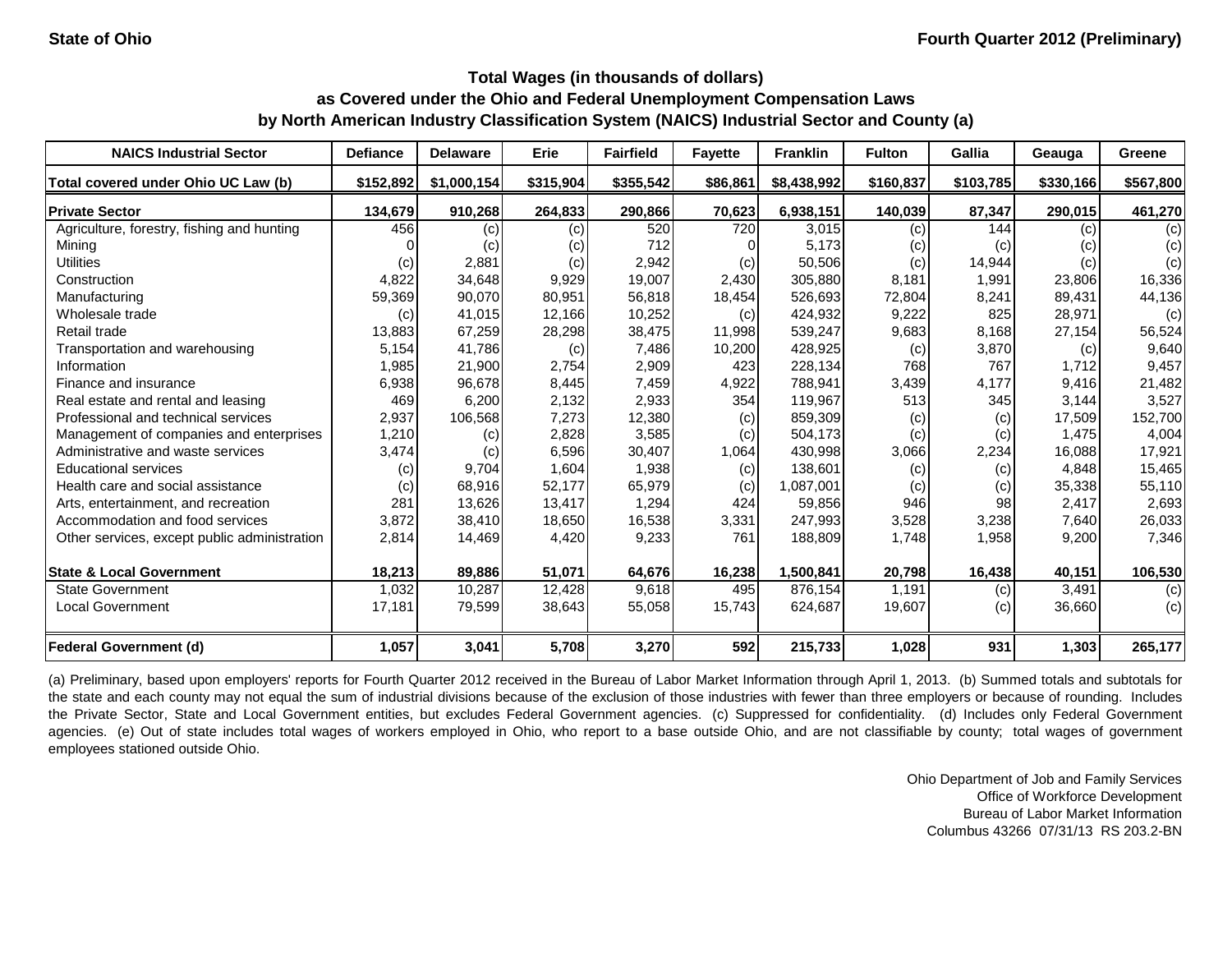| <b>NAICS Industrial Sector</b>               | <b>Guernsey</b> | <b>Hamilton</b> | <b>Hancock</b> | <b>Hardin</b> | <b>Harrison</b> | Henry     | Highland | <b>Hocking</b> | <b>Holmes</b> | <b>Huron</b> |
|----------------------------------------------|-----------------|-----------------|----------------|---------------|-----------------|-----------|----------|----------------|---------------|--------------|
| Total covered under Ohio UC Law (b)          | \$128,944       | \$6,820,790     | \$463,745      | \$69,436      | \$34,327        | \$110.127 | \$81.494 | \$51,698       | \$154,006     | \$197,911    |
| <b>Private Sector</b>                        | 107,652         | 6,323,786       | 430,870        | 58,799        | 28,882          | 92,038    | 58,941   | 33,645         | 140,140       | 175,498      |
| Agriculture, forestry, fishing and hunting   | (c)             | 832             | 437            | 1,608         | 77              | (c)       | 232      | (c)            | 1,304         | 3,525        |
| Minina                                       | (c)             | 1,952           | (c)            |               | 6,580           | (c)       | 392      | (c)            | 1,441         | 01           |
| <b>Utilities</b>                             | 764             | 27,927          | 1,807          | 847           | (c)             | (c)       | 972      | 129            | (c)           | (c)          |
| Construction                                 | 8,380           | 285,397         | (c)            | 987           | 6,671           | 7,195     | 2,629    | 2,978          | 17,140        | 24,913       |
| Manufacturing                                | 35,448          | 833,691         | 140,659        | 22,840        | 4,854           | 44,761    | 17,970   | 9,514          | 58,970        | 65,999       |
| Wholesale trade                              | 3,800           | 451,234         | 20,937         | 3,803         | 1,582           | (c)       | 1,780    | 865            | 5,987         | (c)          |
| Retail trade                                 | 10,513          | 298,036         | 31,756         | 4,958         | 1,193           | 7,177     | 8,794    | 4,254          | 13,254        | 11,406       |
| Transportation and warehousing               | 2,801           | 122,137         | 24,664         | 2,346         | (c)             | 6,531     | 1.778    | 319            | (c)           | 9,384        |
| Information                                  | 748             | 160,794         | 3,312          | 365           | (c)             | 985       | 2,492    | 394            | 705           | 2,127        |
| Finance and insurance                        | 2,987           | 500,559         | 7,398          | 2,060         | (c)             | 3,048     | 3,924    | 2,314          | 3,699         | 4,413        |
| Real estate and rental and leasing           | 434             | 84,774          | 3,258          | 504           | (c)             | 545       | 444      | 318            | 383           | 775          |
| Professional and technical services          | (c)             | 740,677         | 16,047         | 919           | 776             | (c)       | (c)      | 675            | (c)           | 4,396        |
| Management of companies and enterprises      | (c)             | 965,567         | 13,129         |               | (c)             | (c)       | (c)      | $\Omega$       | (c)           | 629          |
| Administrative and waste services            | 1,257           | 293,636         | 14,129         | 286           | (c)             | 999       | 999      | 882            | 12,168        | 2,221        |
| <b>Educational services</b>                  | 223             | 97,119          | 10,450         | (c)           | (c)             | 272       | 100      | 202            | (c)           | 1,022        |
| Health care and social assistance            | 21,120          | 1,035,012       | 52,966         | (c)           | 3,779           | 10,761    | 11,066   | 4,762          | (c)           | 27,227       |
| Arts, entertainment, and recreation          | 217             | 153,557         | 707            | 145           | 96              | 95        | (c)      | 177            | 339           | 419          |
| Accommodation and food services              | 5,440           | 160,482         | 13,168         | 2,979         | 512             | 1,437     | (c)      | 3,183          | 4,292         | 4,100        |
| Other services, except public administration | 1,771           | 110,403         | 7,627          | 924           | (c)             | 1,718     | 1,052    | 1,209          | 1,846         | 2,910        |
| <b>State &amp; Local Government</b>          | 21,292          | 497,004         | 32,875         | 10,637        | 5,445           | 18,089    | 22,553   | 18,053         | 13,866        | 22,413       |
| <b>State Government</b>                      | 6,738           | 105,807         | 3,609          | 362           | 626             | 499       | 1,086    | 4,991          | 418           | 906          |
| <b>Local Government</b>                      | 14,554          | 391,197         | 29,266         | 10,275        | 4,819           | 17,590    | 21,467   | 13,062         | 13,448        | 21,507       |
| <b>Federal Government (d)</b>                | 1,569           | 161,108         | 2,047          | 749           | 549             | 765       | 1,072    | 469            | 677           | 1,495        |

(a) Preliminary, based upon employers' reports for Fourth Quarter 2012 received in the Bureau of Labor Market Information through April 1, 2013. (b) Summed totals and subtotals for the state and each county may not equal the sum of industrial divisions because of the exclusion of those industries with fewer than three employers or because of rounding. Includes the Private Sector, State and Local Government entities, but excludes Federal Government agencies. (c) Suppressed for confidentiality. (d) Includes only Federal Government agencies. (e) Out of state includes total wages of workers employed in Ohio, who report to a base outside Ohio, and are not classifiable by county; total wages of government employees stationed outside Ohio.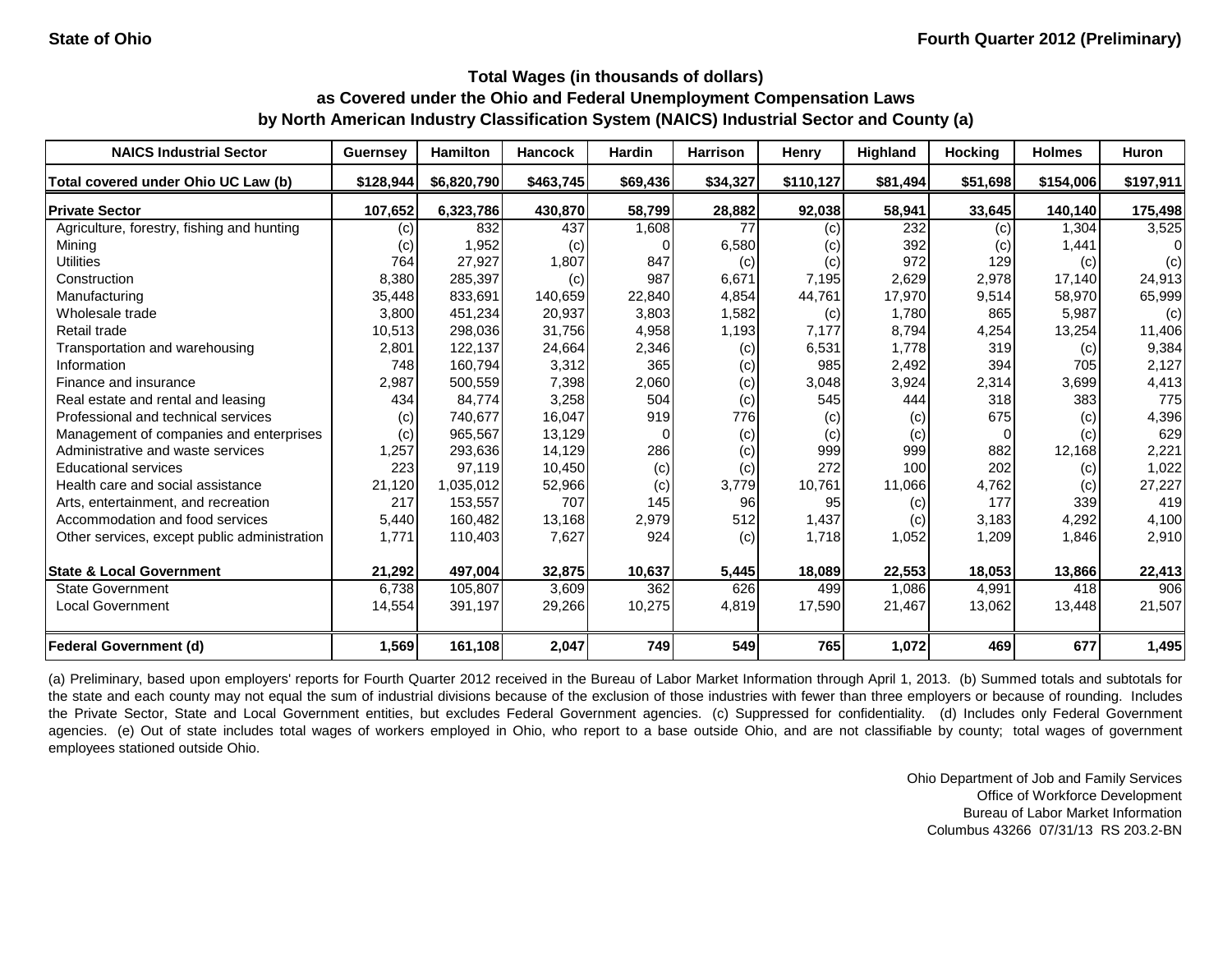| <b>NAICS Industrial Sector</b>               | <b>Jackson</b> | <b>Jefferson</b> | Knox      | Lake      | Lawrence | Licking   | Logan     | Lorain    | Lucas       | <b>Madison</b> |
|----------------------------------------------|----------------|------------------|-----------|-----------|----------|-----------|-----------|-----------|-------------|----------------|
| Total covered under Ohio UC Law (b)          | \$85,922       | \$196,247        | \$201,061 | \$994,205 | \$93,190 | \$503,773 | \$210,807 | \$972,145 | \$2,257,000 | \$144,726      |
| <b>Private Sector</b>                        | 72,857         | 169,148          | 175,929   | 880,353   | 69,812   | 427,323   | 191,021   | 818,940   | 1,941,891   | 108,667        |
| Agriculture, forestry, fishing and hunting   | 361            | (c)              | 737       | (c)       |          | 3,670     | 697       | 5,961     | 2,589       | 1,704          |
| Mining                                       | 2,449          | (c)              | 788       | (c)       | (c)      | 1,424     | 403       | 73        | 1,966       | 0              |
| <b>Utilities</b>                             | (c)            | 20,816           | 789       | 27,555    | 1,442    | 3,406     | 438       | 7,758     | 8,649       | (c)            |
| Construction                                 | 4,357          | 12,573           | 6,884     | 49,286    | 9,704    | 27,335    | 6,368     | 46,699    | 140,639     | 4,486          |
| Manufacturing                                | 31,096         | 19,174           | 85,818    | 321,916   | 6,504    | 77,679    | 99,797    | 265,556   | 345,358     | 38,062         |
| Wholesale trade                              | 2,161          | 6,601            | 4,915     | 56,665    | 2,973    | 21,566    | 8,960     | 46,017    | 102,782     | (c)            |
| Retail trade                                 | 7,598          | 17,008           | 13,048    | 78,172    | 11,342   | 62,110    | 9,903     | 79,964    | 157,718     | 11,762         |
| Transportation and warehousing               | (c)            | 10,440           | 2,003     | 9,259     | 6,581    | 19,298    | 19,013    | 18,359    | 67,908      | 15,838         |
| Information                                  | 661            | 5,131            | 1,694     | 13,222    | 826      | 4,116     | 663       | 7,224     | 32,585      | 891            |
| Finance and insurance                        | 2,486          | 3,229            | 3,512     | 24,135    | 2,372    | 34,354    | 2,744     | 22,581    | 93,487      | 1,391          |
| Real estate and rental and leasing           | 398            | 1,690            | 684       | 7,730     | 430      | 2,875     | 1,241     | 5,492     | 20,388      | 381            |
| Professional and technical services          | 839            | 3,840            | 4,152     | 44,850    | 2,079    | 30,644    | 5,919     | 35,947    | 145,558     | 8,188          |
| Management of companies and enterprises      | 350            | 717              | 935       | 20,552    | 1,257    | 12,407    | 1,943     | 33,034    | 83,213      | (c)            |
| Administrative and waste services            | 4,075          | 6,384            | 3.740     | 37,463    | 2,027    | 17,136    | 8,756     | 33,499    | 88,838      | (c)            |
| <b>Educational services</b>                  | 171            | (c)              | 13,675    | 11,098    | 264      | 12,668    | 114       | 25,983    | 28,519      | (c)            |
| Health care and social assistance            | 10,634         | (c)              | 24,296    | 114,410   | 16,264   | 67,774    | 16,678    | 133,713   | 495,074     | (c)            |
| Arts, entertainment, and recreation          | 70             | 995              | 410       | 4,726     | 118      | 2,588     | 450       | 3,556     | 20,247      | 100            |
| Accommodation and food services              | 2,466          | 5,329            | 4,878     | 30,518    | 3,865    | 17,250    | 3,277     | 27,400    | 66,059      | 3,682          |
| Other services, except public administration | 1,291          | 3,816            | 2,972     | 21,514    | 1,764    | 9,022     | 3,658     | 20,123    | 40,313      | 1,118          |
| <b>State &amp; Local Government</b>          | 13,065         | 27,099           | 25,132    | 113,852   | 23,378   | 76,450    | 19,786    | 153,205   | 315,109     | 36,059         |
| <b>State Government</b>                      | 2,122          | 861              | (c)       | 1,428     | 2,542    | 11,816    | 951       | 15,601    | 114,379     | 19,309         |
| <b>Local Government</b>                      | 10,943         | 26,238           | (c)       | 112,424   | 20,836   | 64,634    | 18,835    | 137,604   | 200,730     | 16,750         |
| <b>Federal Government (d)</b>                | 847            | 2,429            | 1,280     | 6,790     | 1,607    | 6,174     | 1,745     | 31,190    | 31,477      | 935            |

(a) Preliminary, based upon employers' reports for Fourth Quarter 2012 received in the Bureau of Labor Market Information through April 1, 2013. (b) Summed totals and subtotals for the state and each county may not equal the sum of industrial divisions because of the exclusion of those industries with fewer than three employers or because of rounding. Includes the Private Sector, State and Local Government entities, but excludes Federal Government agencies. (c) Suppressed for confidentiality. (d) Includes only Federal Government agencies. (e) Out of state includes total wages of workers employed in Ohio, who report to a base outside Ohio, and are not classifiable by county; total wages of government employees stationed outside Ohio.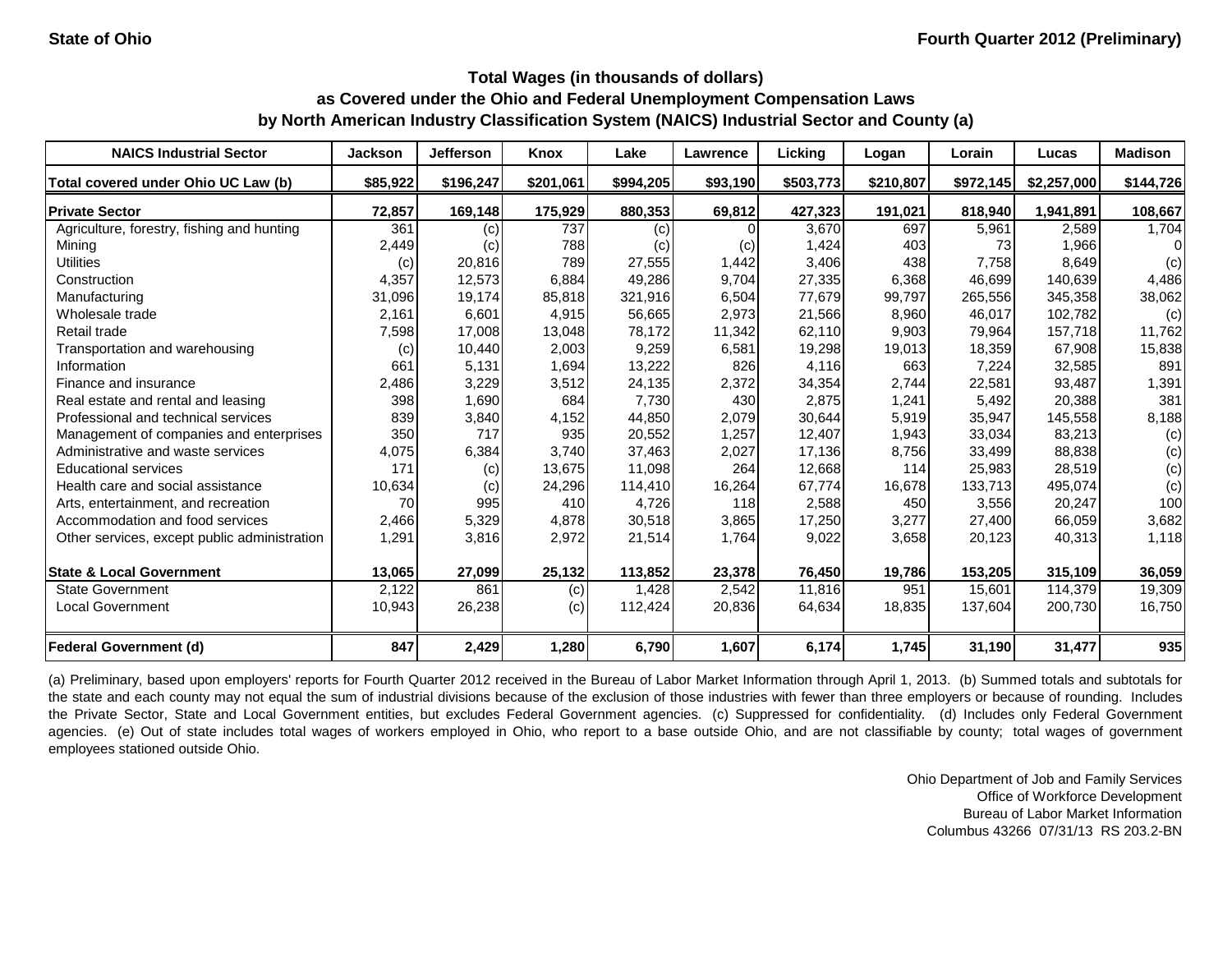| <b>NAICS Industrial Sector</b>               | <b>Mahoning</b> | <b>Marion</b> | <b>Medina</b> | <b>Meigs</b> | <b>Mercer</b> | <b>Miami</b>      | <b>Monroe</b> | Montgomery  | Morgan   | <b>Morrow</b> |
|----------------------------------------------|-----------------|---------------|---------------|--------------|---------------|-------------------|---------------|-------------|----------|---------------|
| Total covered under Ohio UC Law (b)          | \$904,833       | \$231,528     | \$575,674     | \$25,216     | \$182,803     | \$390,164         | \$32,079      | \$2,680,639 | \$18,169 | \$41,603      |
| <b>Private Sector</b>                        | 773,022         | 193,416       | 507,053       | 17,557       | 159,993       | 342,811           | 26,430        | 2,375,306   | 13,222   | 28,462        |
| Agriculture, forestry, fishing and hunting   | 1,616           | (c)           | 1,122         | 155          | (c)           | (c)               | (c)           | 3,732       | (c)      | (c)           |
| Mining                                       | 3,868           | (c)           | 549           | 2,923        | (c)           | $\left( c\right)$ | (c)           | 327         | (c)      | (c)           |
| <b>Utilities</b>                             | 7,697           | 2,258         | (c)           | (c)          | (c)           | (c)               | 528           | 20,063      | (c)      | (c)           |
| Construction                                 | 65,483          | 6,287         | 43,515        | 2,715        | 10,394        | 19,031            | 1,408         | 101,159     | 306      | 1,922         |
| Manufacturing                                | 112,309         | 66,386        | 113,798       | 1,037        | 78,766        | 135,623           | (c)           | 358,265     | 5,032    | 11,878        |
| Wholesale trade                              | 63,668          | 9,861         | 42,182        | 285          | (c)           | 27,151            | 1,054         | 137,472     | (c)      | 1,355         |
| Retail trade                                 | 76,884          | 16,765        | 58,101        | 2,975        | 15,028        | 30,086            | 2,277         | 149,047     | 1,231    | 3,465         |
| Transportation and warehousing               | 34,753          | 5,179         | (c)           | (c)          | 9,921         | (c)               | 2,501         | 80,647      | (c)      | (c)           |
| Information                                  | 12,579          | 8,274         | 3,535         | (c)          | 1,586         | 1,067             | (c)           | 132,709     | 240      | 197           |
| Finance and insurance                        | 29,374          | 3,938         | 15,327        | 1,066        | 6,611         | 8,543             | (c)           | 144,874     | (c)      | 730           |
| Real estate and rental and leasing           | 6,686           | 2,147         | 5,334         | 47           | 603           | 2,515             | (c)           | 29,587      | (c)      | 242           |
| Professional and technical services          | 40,028          | 2,905         | 29,813        | (c)          | (c)           | (c)               | (c)           | 208,827     | (c)      | (c)           |
| Management of companies and enterprises      | 21,098          | 1,771         | 52,495        | (c)          | (c)           | (c)               | $\Omega$      | 103,711     | (c)      | (c)           |
| Administrative and waste services            | 62,364          | 6,898         | 18,381        | 629          | 2,223         | 15,134            | 433           | 106,145     | 521      | (c)           |
| <b>Educational services</b>                  | 6,800           | 427           | 2,115         | (c)          | (c)           | 831               | (c)           | 66,182      |          | (c)           |
| Health care and social assistance            | 174,583         | 48,838        | 61,587        | (c)          | (c)           | 39,227            | (c)           | 590,780     | 2,172    | 3,982         |
| Arts, entertainment, and recreation          | 3,015           | 423           | 3,090         | (c)          | 329           | 968               | (c)           | 12,663      | (c)      | 145           |
| Accommodation and food services              | 32,784          | 6,203         | 17,483        | 1,078        | 2,973         | 12,681            | (c)           | 78,807      | (c)      | 1,039         |
| Other services, except public administration | 17,433          | 3,637         | 10,220        | (c)          | 3,150         | 7,469             | 617           | 50,311      | 208      | 756           |
| <b>State &amp; Local Government</b>          | 131,811         | 38,112        | 68,621        | 7,659        | 22,810        | 47,353            | 5,649         | 305,333     | 4,947    | 13,141        |
| <b>State Government</b>                      | 39,290          | 9,975         | 1,507         | 378          | 1,494         | 1,824             | 419           | 21,449      | 619      | 947           |
| Local Government                             | 92,521          | 28,137        | 67,114        | 7,281        | 21,316        | 45,529            | 5,230         | 283,884     | 4,328    | 12,194        |
| <b>Federal Government (d)</b>                | 19,219          | 1,522         | 4,708         | 871          | 1,163         | 2,364             | 495           | 70,866      | 435      | 493           |

(a) Preliminary, based upon employers' reports for Fourth Quarter 2012 received in the Bureau of Labor Market Information through April 1, 2013. (b) Summed totals and subtotals for the state and each county may not equal the sum of industrial divisions because of the exclusion of those industries with fewer than three employers or because of rounding. Includes the Private Sector, State and Local Government entities, but excludes Federal Government agencies. (c) Suppressed for confidentiality. (d) Includes only Federal Government agencies. (e) Out of state includes total wages of workers employed in Ohio, who report to a base outside Ohio, and are not classifiable by county; total wages of government employees stationed outside Ohio.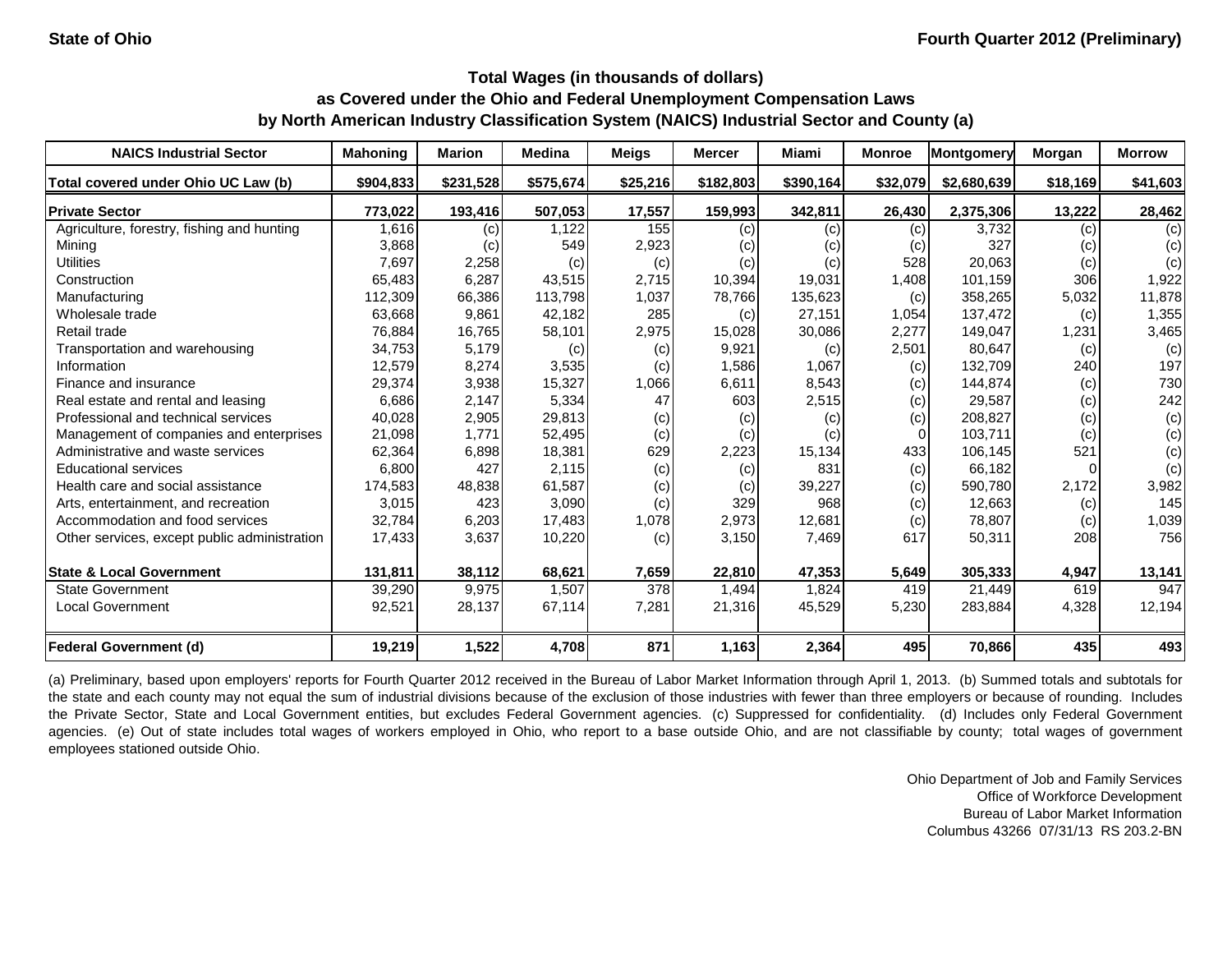| <b>NAICS Industrial Sector</b>               | <b>Muskingum</b> | <b>Noble</b> | <b>Ottawa</b> | <b>Paulding</b> | Perry    | Pickaway  | <b>Pike</b> | Portage   | <b>Preble</b> | Putnam   |
|----------------------------------------------|------------------|--------------|---------------|-----------------|----------|-----------|-------------|-----------|---------------|----------|
| Total covered under Ohio UC Law (b)          | \$288,160        | \$24,017     | \$119,948     | \$40,039        | \$48,566 | \$136,183 | \$93,436    | \$569,264 | \$86,019      | \$98,763 |
| <b>Private Sector</b>                        | 245,985          | 13,671       | 100,660       | 30,959          | 36,625   | 92,065    | 81,201      | 409,113   | 71,296        | 85,318   |
| Agriculture, forestry, fishing and hunting   | 121              | (c)          | (c)           | 4,675           | (c)      | (c)       | (c)         | 1,006     | (c)           | (c)      |
| Mining                                       | 9,238            | (c)          | (c)           | 156             | (c)      | (c)       | (c)         | 2,528     | (c)           | (c)      |
| <b>Utilities</b>                             | 4,348            | 114          | (c)           | (c)             | 579      | 468       | (c)         | (c)       | (c)           | (c)      |
| Construction                                 | 14,180           | 925          | 5,165         | 1,302           | 8,918    | 7,504     | 9,500       | 26,425    | 2,568         | 9,063    |
| Manufacturing                                | 38,656           | 1,995        | 29,291        | 12,600          | 7,622    | 34,217    | 27,231      | 143,065   | 36,975        | 40,604   |
| Wholesale trade                              | 8,135            | 843          | (c)           | 2,534           | 711      | 6,000     | 2,629       | 56,601    | 3,077         | 4,599    |
| Retail trade                                 | 26,599           | 1,386        | 9,244         | 2,228           | 3,665    | 8,554     | 4,952       | 37,100    | 7,629         | 6,680    |
| Transportation and warehousing               | 11,670           | 746          | 2,814         | (c)             | 344      | 2,817     | (c)         | (c)       | (c)           | (c)      |
| Information                                  | 4,859            | 113          | 728           | 113             | 304      | 472       | 293         | 3,253     | 220           | 548      |
| Finance and insurance                        | 9,369            | 1,092        | 2,840         | 1,304           | 1,426    | 3,156     | 2,063       | 8,735     | 2,416         | 3,374    |
| Real estate and rental and leasing           | 1,842            | 18           | 877           | 116             | 81       | 516       | 194         | 5,221     | 446           | 208      |
| Professional and technical services          | 7,676            | 695          | (c)           | 282             | (c)      | (c)       | 6,008       | 19,978    | (c)           | 1,578    |
| Management of companies and enterprises      | 1,506            | (c)          | (c)           |                 | (c)      | (c)       | 0           | 11,786    | (c)           | 0        |
| Administrative and waste services            | 6,182            | (c)          | (c)           | 333             | (c)      | 3,166     | 10,738      | 13,390    | 2,169         | 2,996    |
| <b>Educational services</b>                  | 5,253            | 215          | 215           | (c)             | (c)      | (c)       | (c)         | 5,232     | (c)           | 486      |
| Health care and social assistance            | 77,076           | 1,899        | 12,575        | (c)             | (c)      | (c)       | (c)         | 30,204    | (c)           | 6,646    |
| Arts, entertainment, and recreation          | 1,531            | (c)          | 3,493         | (c)             | 72       | 403       | (c)         | 3,134     | 109           | 259      |
| Accommodation and food services              | 10,853           | (c)          | 5,390         | (c)             | 1,014    | 3,400     | (c)         | 16,551    | 2,747         | 1,673    |
| Other services, except public administration | 6,893            | 261          | 1,881         | 621             | 727      | 1,216     | 832         | 9,258     | 1,276         | 1,689    |
| <b>State &amp; Local Government</b>          | 42,175           | 10,346       | 19,288        | 9,080           | 11,941   | 44,118    | 12,235      | 160,151   | 14,723        | 13,445   |
| <b>State Government</b>                      | 3,135            | 6,604        | 1,908         | 344             | 485      | 19,158    | 924         | (c)       | 768           | 449      |
| <b>Local Government</b>                      | 39,040           | 3,742        | 17,380        | 8,736           | 11,456   | 24,960    | 11,311      | (c)       | 13,955        | 12,996   |
| <b>Federal Government (d)</b>                | 3,032            | 238          | 2,185         | 453             | 568      | 1,084     | 1,140       | 3,991     | 797           | 741      |

(a) Preliminary, based upon employers' reports for Fourth Quarter 2012 received in the Bureau of Labor Market Information through April 1, 2013. (b) Summed totals and subtotals for the state and each county may not equal the sum of industrial divisions because of the exclusion of those industries with fewer than three employers or because of rounding. Includes the Private Sector, State and Local Government entities, but excludes Federal Government agencies. (c) Suppressed for confidentiality. (d) Includes only Federal Government agencies. (e) Out of state includes total wages of workers employed in Ohio, who report to a base outside Ohio, and are not classifiable by county; total wages of government employees stationed outside Ohio.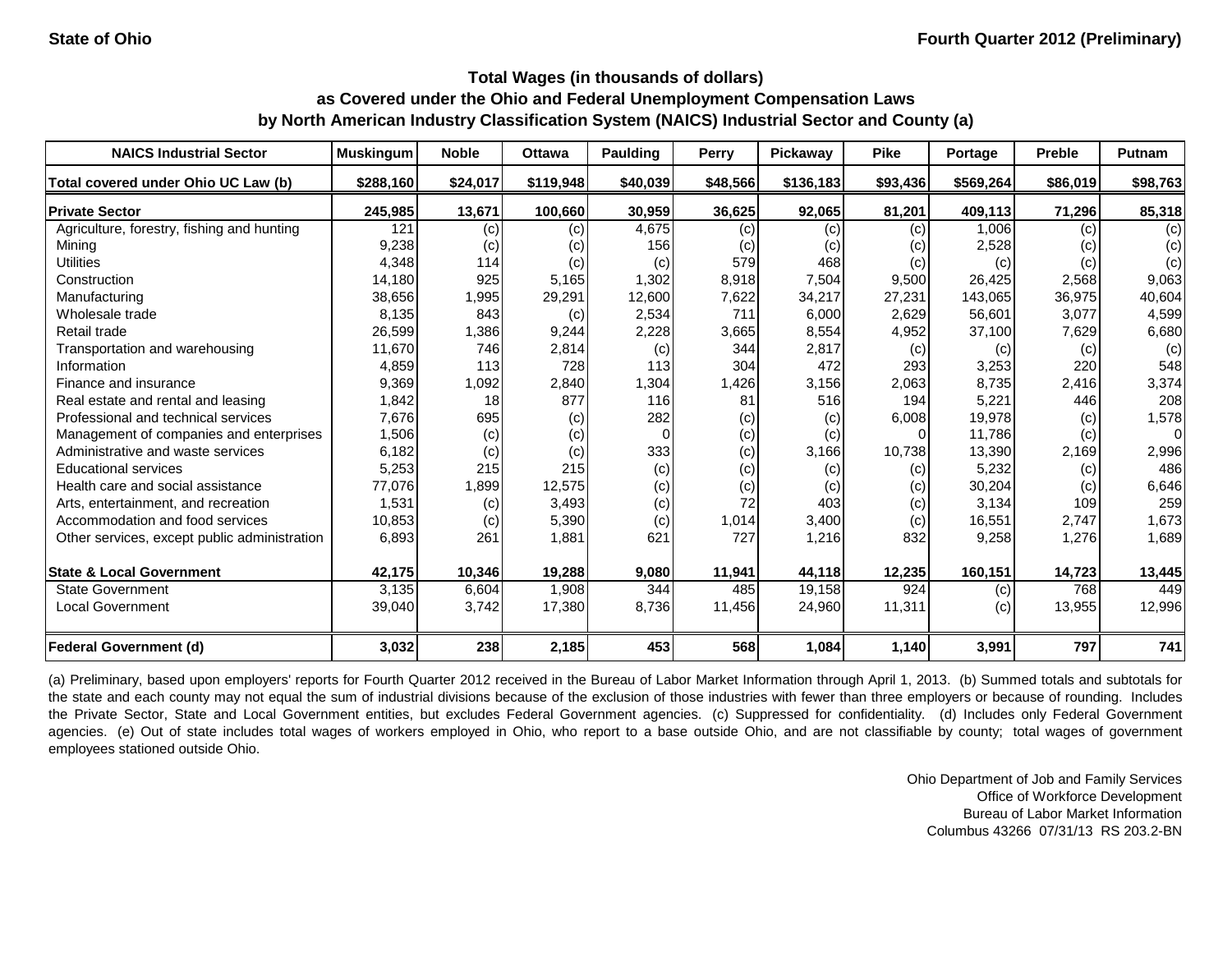| <b>NAICS Industrial Sector</b>               | <b>Richland</b> | <b>Ross</b> | <b>Sandusky</b> | <b>Scioto</b> | Seneca    | <b>Shelby</b> | <b>Stark</b> | <b>Summit</b> | <b>Trumbull</b> | Tuscarawasl |
|----------------------------------------------|-----------------|-------------|-----------------|---------------|-----------|---------------|--------------|---------------|-----------------|-------------|
| Total covered under Ohio UC Law (b)          | \$446,811       | \$253,441   | \$231,551       | \$206,616     | \$157,446 | \$309,236     | \$1,511,353  | \$2,969,758   | \$674,906       | \$295,255   |
| <b>Private Sector</b>                        | 370,670         | 203,617     | 202,029         | 158,064       | 133,447   | 285,626       | 1,336,261    | 2,653,445     | 581,555         | 252,126     |
| Agriculture, forestry, fishing and hunting   | 666             | 414         | (c)             | (c)           | 615       | 947           | 3,094        | 334           | 933             | 1,108       |
| Mining                                       | 113             | 240         | (c)             | (c)           | 1,752     |               | 8,425        | 1,012         | 689             | 8,547       |
| <b>Utilities</b>                             | (c)             | 3,262       | 1,283           | 1,704         | 1,864     | (c)           | 13,056       | 20,687        | 3,159           | 1,161       |
| Construction                                 | 23,039          | 6,509       | 10,027          | 7,624         | 12,505    | 20,209        | 89,902       | 145,815       | 36,871          | 13,856      |
| Manufacturing                                | 115,170         | 65,341      | 96,730          | 18,900        | 40,308    | 169,914       | 347,715      | 417.850       | 198,964         | 81,815      |
| Wholesale trade                              | 18,112          | 7,360       | 5,658           | 2,454         | 6,960     | 18,520        | 90,640       | 229,307       | 26,729          | 17,367      |
| Retail trade                                 | 41,584          | 21,092      | 15,925          | 19,488        | 13,678    | 11,635        | 118,069      | 198,883       | 59,511          | 24,984      |
| Transportation and warehousing               | (c)             | 6,757       | 6,477           | 4,218         | 5,467     | (c)           | 29,206       | 89,196        | 26,023          | 10,144      |
| Information                                  | 10,901          | 4,298       | 1,283           | 2,175         | 1,374     | 1,957         | 16,453       | 48,364        | 5,045           | 2,621       |
| Finance and insurance                        | 12,555          | 4,906       | 5,419           | 5,192         | 5,904     | 4,502         | 71,869       | 143,069       | 15,991          | 6,781       |
| Real estate and rental and leasing           | 2,616           | 849         | 2,861           | 1,826         | 334       | 1,032         | 12,323       | 24,464        | 7,102           | 2,138       |
| Professional and technical services          | 13,326          | 4,777       | 3,433           | 8,598         | 3,040     | (c)           | 56,982       | 243,747       | 16,339          | 11,770      |
| Management of companies and enterprises      | 1,206           | 3,148       | 5,087           | 1,320         | 3,732     | (c)           | 21,252       | 317,144       | 15,011          | 977         |
| Administrative and waste services            | 18,843          | 5,082       | 6,012           | 6,929         | 2,061     | 11,770        | 54,527       | 119,797       | 28,454          | 8,983       |
| <b>Educational services</b>                  | 2,455           | 910         | (c)             | 1,367         | 8,382     | (c)           | 23,441       | 26,689        | 2,559           | 720         |
| Health care and social assistance            | 72,112          | 57,309      | (c)             | 65,002        | 18,485    | (c)           | 289,536      | 481,683       | 102,761         | 41,065      |
| Arts, entertainment, and recreation          | 1,485           | 454         | 1,205           | 251           | 378       | 234           | 7,501        | 16,198        | 2,098           | 845         |
| Accommodation and food services              | 15,283          | 8,327       | 5,449           | 7,918         | 3,784     | 4,203         | 49,367       | 72,565        | 20,329          | 10,813      |
| Other services, except public administration | 7,350           | 2,582       | 3,958           | 2,841         | 2,824     | 3,776         | 32,903       | 56,640        | 12,988          | 6,431       |
| <b>State &amp; Local Government</b>          | 76,141          | 49,824      | 29,522          | 48,552        | 23,999    | 23,610        | 175,092      | 316,313       | 93,351          | 43,129      |
| <b>State Government</b>                      | 20,417          | 21,136      | 1,352           | 18,148        | 4,093     | 4,086         | 21,804       | 77,567        | 10,187          | 6,888       |
| Local Government                             | 55,724          | 28,688      | 28,170          | 30,404        | 19,906    | 19,524        | 153,288      | 238,746       | 83,164          | 36,241      |
| <b>Federal Government (d)</b>                | 8,784           | 24,153      | 1,349           | 2,192         | 1,433     | 898           | 15,404       | 30,970        | 6,955           | 2,979       |

(a) Preliminary, based upon employers' reports for Fourth Quarter 2012 received in the Bureau of Labor Market Information through April 1, 2013. (b) Summed totals and subtotals for the state and each county may not equal the sum of industrial divisions because of the exclusion of those industries with fewer than three employers or because of rounding. Includes the Private Sector, State and Local Government entities, but excludes Federal Government agencies. (c) Suppressed for confidentiality. (d) Includes only Federal Government agencies. (e) Out of state includes total wages of workers employed in Ohio, who report to a base outside Ohio, and are not classifiable by county; total wages of government employees stationed outside Ohio.